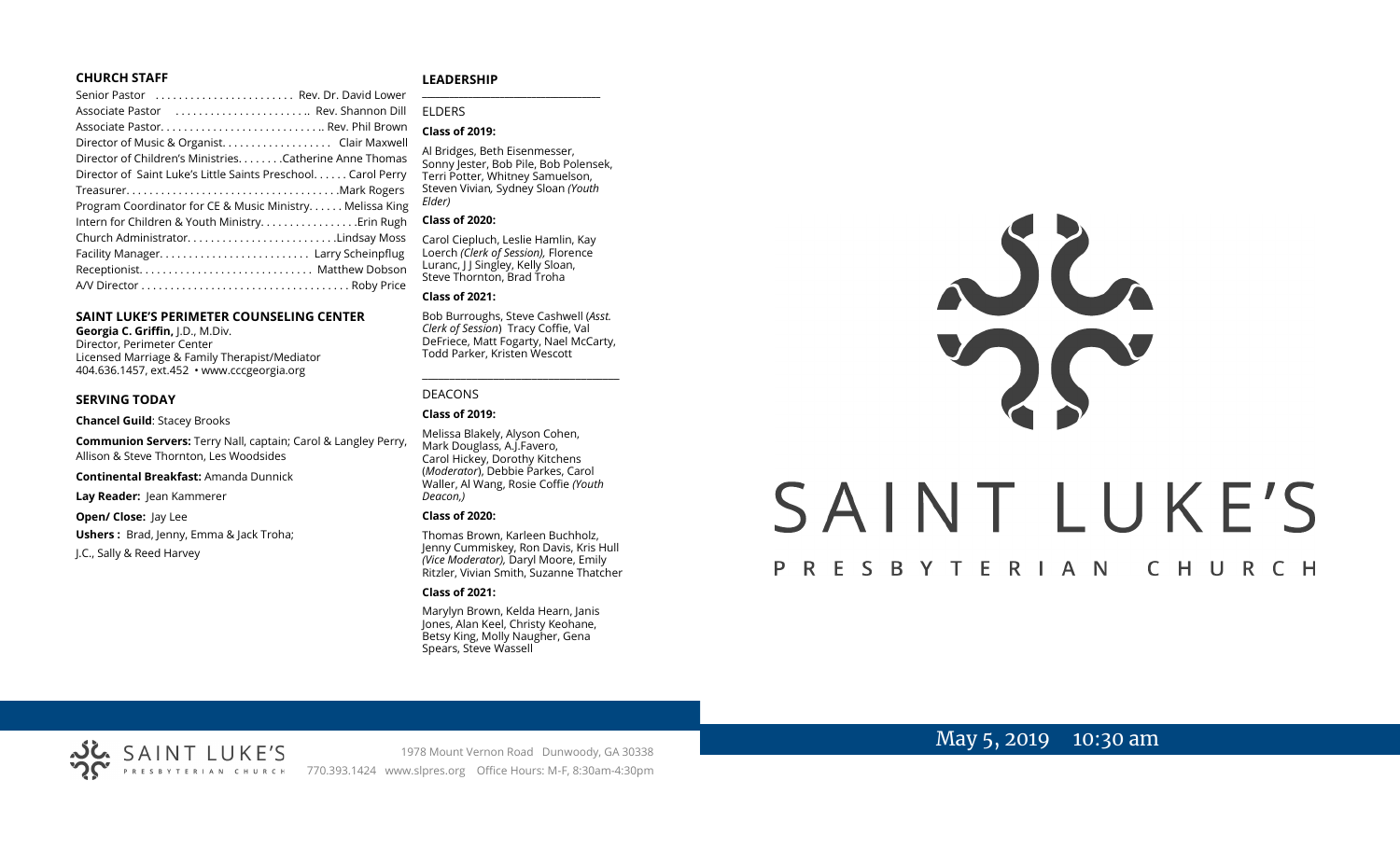

1978 Mount Vernon Road • Dunwoody, Georgia 30338 770.393.1424 • www.slpres.org

#### **May 5, 2019**  3rd Sunday of Easter

#### **Liturgical Color:** White

*Liturgical colors can orient us to the season of the church year and help to engage the sense of sight in worship. White is used for special days or seasons for the redemptive work of Jesus, such as Christmas and Easter.*

### **SUNDAY SCHEDULE**

8:15am Chapel Communion Service 9:15am Sunday School 10:30am Sanctuary Worship Service *Nursery available at all services and Sunday School.* 

## MISSION

Responding to God's call and empowered by the Holy Spirit, we invite all to join us in knowing, serving, and sharing Jesus Christ here and around the world.

## VISION

To be a beacon of faith, hope, and love– every member an active disciple in Christ's ministry.

## **WELCOME, GUESTS!**

**DURING** the Welcome, please print the requested information on the Friendship Pad and pass the Friendship Pad down the pew.

**AFTER** the worship service, please join us outside the Sanctuary where our Pastors or a church officer will be available to answer questions and provide you with a loaf of freshly-baked bread.

**FOR MORE** information about our programs, ministries or membership, please contact one of our Pastors at 770.393.1424, or visit our website: slpres.org.

## **THAT ALL MAY WORSHIP**

**ASSISTIVE** A hearing loop is accessible by switching hearing aids to T-coil. Also, large print hymnals and back cushions are available. Please contact an usher for further assistance.

**CHILDREN** are a precious part of our church family, and we welcome them in worship. Worship activity sheets and tactile activities are available on the blue Worship Carts in the back of the sanctuary. Each week, children are invited to walk up for an age-appropriate message during "Tell Us Our Story." After that time, they may remain in worship, go to Faithful Friends (K-2nd) or go to child care (PreK and younger).



**TODAY! SACRAMENT SUNDAY—** Today is our final Sacrament Sunday for Baptism. After Tell Us Our Story at the 10:30 am worship service, our PreK through 3rd grade children are invited to the chapel for time with Rev. Shannon Dill. Children will return to parents in worship service before Communion.

#### **TONIGHT! CHASTAIN AT SAINT LUKE'S —**

Join us at 6 pm tonight, May 5, in the Manhasset Parking lot for Chastain at Saint Luke's, which will feature popular music from the Broadway stage and highlight our own talented church members. Bring your own picnic supper! All are invited!

#### **TOMORROW! PW SPRING GATHERING —**

The Presbyterian Women's (PW) Annual Spring Gathering will be on May 6 at 6 pm. All women are invited to enjoy fellowship, potluck dinner, and worship service. Please register on the poster in the lobby. Questions? Contact Sandra DuBois at [sandradubois@bellsouth.net](mailto:sandradubois@bellsouth.net)

**MEN'S BREAKFAST ON MAY 11—** Please join us on May 11 at 8 am with our guest speaker, Saint Luke's member Nael A. McCarty, Ph.D. Marcus Professor of Cystic Fibrosis. Director of CF@LANTA, the Emory+Children's Cystic Fibrosis Center of Excellence at Emory University and Children's Healthcare of Atlanta, Nael will discuss the ecosystem for research and drug development that collaborates to bring new therapies to patients.

**2019 HABITAT HOUSE—** The work continues for four more Saturdays with a jump over Memorial Day weekend. We need 15 volunteers for each work day! For more details or to volunteer, go to slpres.org.

#### **2019 VBS: SEEKING SAFARI LEADERS—**

We're not LION! We NEED VBS volunteers! Go to the Volunteer tab at slpres.org to view all the various volunteer opportunities! Contact Stephanie McGoldrick, tsmcgoldrick@gmail.com, with questions.

**IOH MEAL NEEDED MAY 16 —** Interfaith Outreach Home (IOH) volunteer needed to provide a meal for 10 adults and 15 children on May 16. Contact Al Bridges, bridgtr@aol.com.

#### **FLORIDA PANHANDLE REBUILD TRIP —**

Saint Luke's has the opportunity to partner with Hope Panhandle, Inc., to help reach out to those who continue to need assistance rebuilding their homes and lives after Hurricane Michael made landfall six months ago. Dates: July 15-17. For more information, visit slpres.org or contact Shannon Dill, shannondill@slpres.org.

**NEW MEMBER INQUIRER'S CLASS**— If you are interested in learning more about Saint Luke's, the Presbyterian faith tradition, and what it means to be a member of this wonderful church, please join senior pastor David Lower for a New Member Inquirer's Class on **May 12 and19 at 9:15 am** in the Session Room (room 109). New members will be welcomed during the 10:30 am service on **Sunday, May 19.** Child care provided during classes. Contact David Lower with questions: davidlower@slpres.org / 770.393.1424, ext. 223.

...knowing, serving, and sharing Jesus Christ here and around the world  $\frac{7}{7}$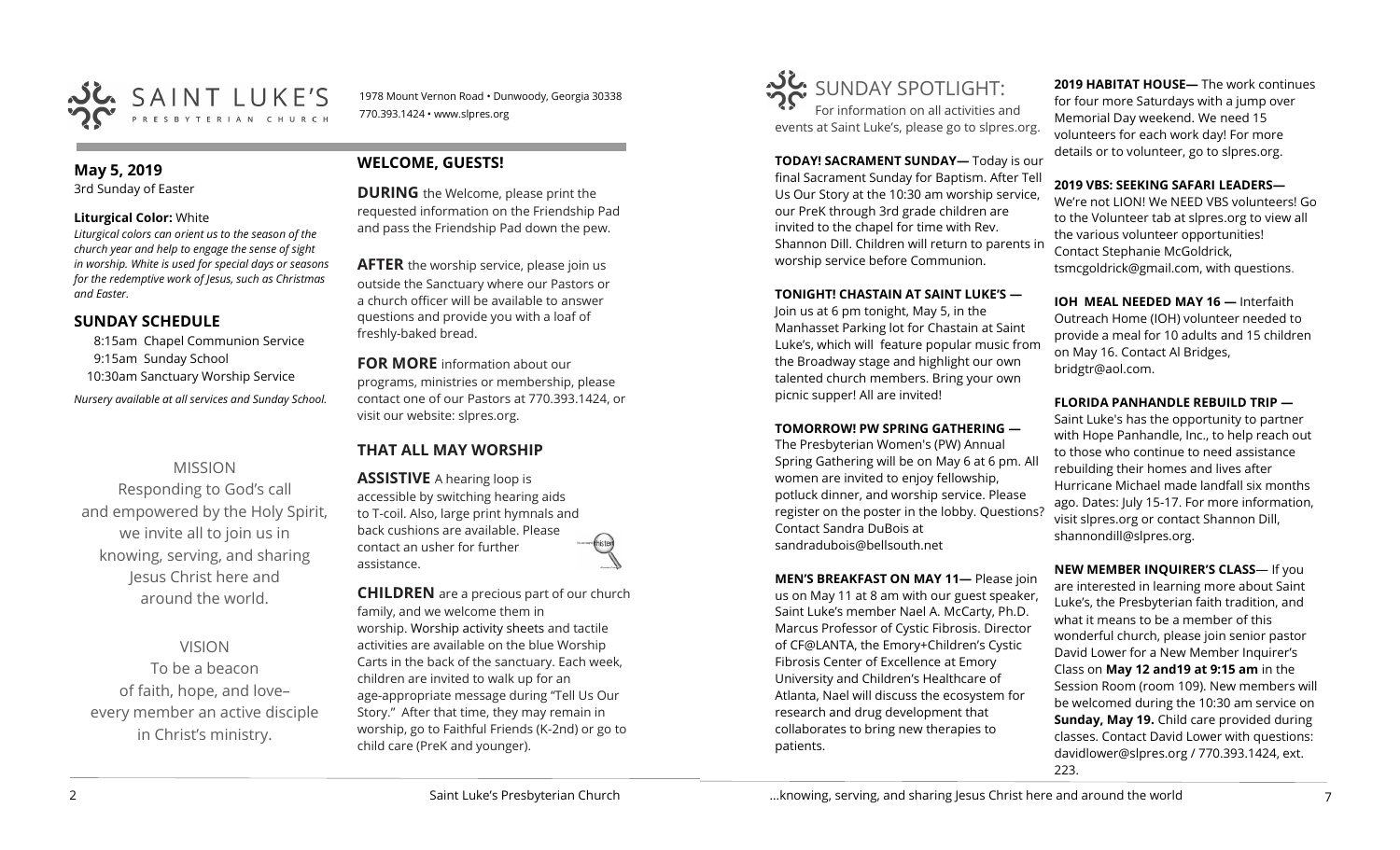### **Closing Hymn #317\*** In Christ There Is No East or West

## **Benediction\***

## **Benediction Response\*** Be Not Afraid

Be not afraid, sing out for joy! Christ is risen, alleluia!

**Postlude\*** Postlude *Held*

#### *Worship Notes;*

*Welcome to Rev. Eric Powell, minister of our sibling church Dodd-Sterling United Methodist Church! Today, Rev. Powell and Rev. Lower will give the sermon together, symbolizing the longstanding and growing partnership that has existed between Saint Luke's and Dodd-Sterling, a church in the Brown's Mill neighborhood on the south side of Atlanta. Our regular customs are to gather for breakfast at one another's churches each year, and collaborate with other faith communities on building a Habitat for Humanity house (which you can join in on the next few Saturdays!). More recently, Saint Luke's has partnered with Dodd-Sterling to equip their growing Food Pantry to combat hunger in their neighborhood, and has begun helping with light renovations at their church for teaching and ministry. We have also been sharing preachers in recent years, and last year David Lower had the great honor of preaching the Dodd-Sterling "Homecoming Service." We celebrate the growth of our partnership and the new flourishing at Dodd-Sterling thanks to Rev. Powell's leadership. Rev. Powell has served Dodd-Sterling for three years, and entered the ministry after a 30-year career in the US Army. Thank you, Rev. Powell and Dodd-Sterling UMC!*

*Today's organ selections are from a Partita based on the Easter hymntune "O Sons and Daughters."*

*Music: All rights reserved. Reprinted under OneLicense.net (A-719333).* 

## **In Preparation for Worship**

"Isn't it amazing that we are all made in God's image, and yet there is so much diversity among God's people?" *— Desmond Tutu*

### **Gathering Prayer**

**Prelude** Prelude *Wilbur Held* 

**Chiming of the Hour**

**Welcome and Announcements** 

## **Call to Worship\***

Leader: Alleluia! Christ is Risen! **People: Christ is risen indeed!** Leader: Sin and death have been outdone by love and life! **People: The brilliant light of hope has come to shine forever!** Leader: Come let us worship and celebrate the Good News! **People: Alleluia! Christ is risen! Thanks be to God!**

**Processional Hymn #149\*** All Hail to God's Anointed

## **Call to Confession\***

Leader: The Lord be with you. **People: And also with you.**  Leader: Let us pray.

## **Prayer of Confession\***

Leader: The Lord be with you. **People: And also with you.** Leader: Let us pray...

**Jesus, our risen Lord, in our weakness, you call us. In our confusion, you teach us. In our troubles, you offer us peace. Meet us now as we come to hear your word. We confess that we fall short of embodying the grace and peace you have shown to us. Trusting in your love, we turn again to you, asking for your mercy and forgiveness, asking for a new and strengthened heart...** *(silence is kept for personal reflection...)*

Leader: Lord, in your mercy. **People: Hear our prayer. Amen.**

## **Assurance of Forgiveness\***